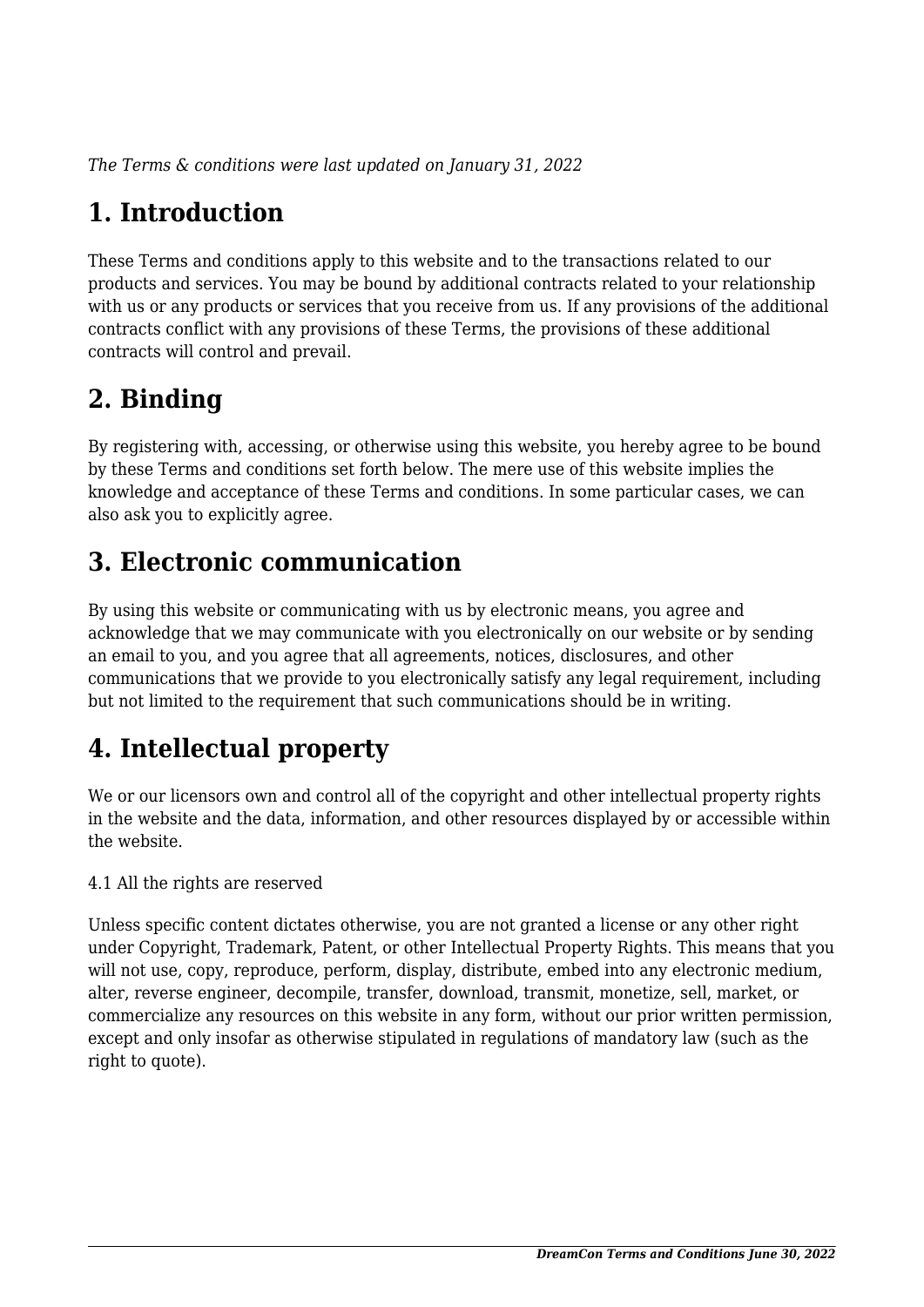# **5. Third-party property**

Our website may include hyperlinks or other references to other party's websites. We do not monitor or review the content of other party's websites which are linked to from this website. Products or services offered by other websites shall be subject to the applicable Terms and Conditions of those third parties. Opinions expressed or material appearing on those websites are not necessarily shared or endorsed by us.

We will not be responsible for any privacy practices or content of these sites. You bear all risks associated with the use of these websites and any related third-party services. We will not accept any responsibility for any loss or damage in whatever manner, however caused, resulting from your disclosure to third parties of personal information.

### **6. Responsible use**

By visiting our website, you agree to use it only for the purposes intended and as permitted by these Terms, any additional contracts with us, and applicable laws, regulations, and generally accepted online practices and industry guidelines. You must not use our website or services to use, publish or distribute any material which consists of (or is linked to) malicious computer software; use data collected from our website for any direct marketing activity, or conduct any systematic or automated data collection activities on or in relation to our website.

Engaging in any activity that causes, or may cause, damage to the website or that interferes with the performance, availability, or accessibility of the website is strictly prohibited.

## **7. Idea submission**

Do not submit any ideas, inventions, works of authorship, or other information that can be considered your own intellectual property that you would like to present to us unless we have first signed an agreement regarding the intellectual property or a non-disclosure agreement. If you disclose it to us absent such written agreement, you grant to us a worldwide, irrevocable, non-exclusive, royalty-free license to use, reproduce, store, adapt, publish, translate and distribute your content in any existing or future media.

### **8. Termination of use**

We may, in our sole discretion, at any time modify or discontinue access to, temporarily or permanently, the website or any Service thereon. You agree that we will not be liable to you or any third party for any such modification, suspension or discontinuance of your access to, or use of, the website or any content that you may have shared on the website. You will not be entitled to any compensation or other payment, even if certain features, settings, and/or any Content you have contributed or have come to rely on, are permanently lost. You must not circumvent or bypass, or attempt to circumvent or bypass, any access restriction measures on our website.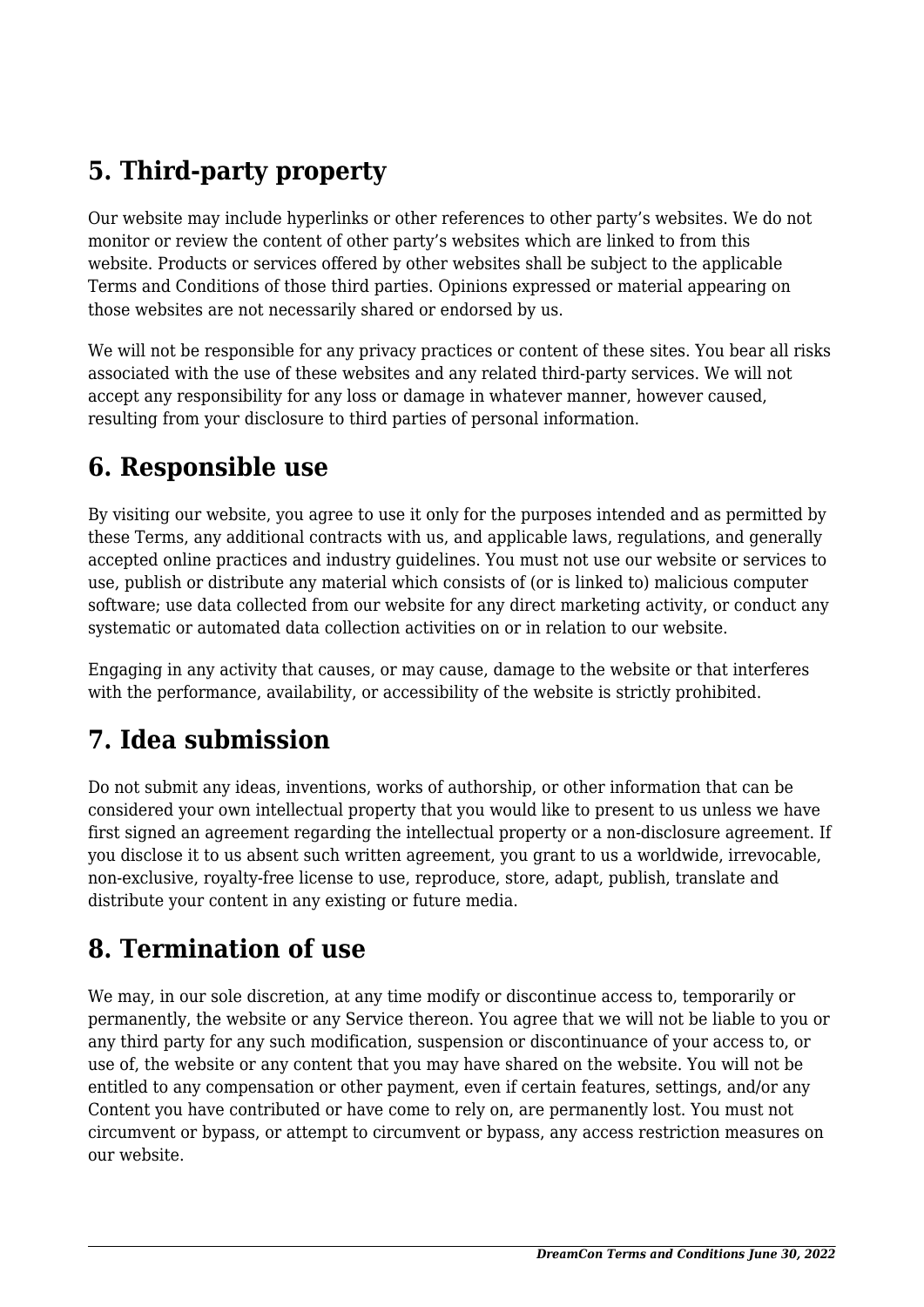### **9. Warranties and liability**

Nothing in this section will limit or exclude any warranty implied by law that it would be unlawful to limit or to exclude. This website and all content on the website are provided on an "as is" and "as available" basis and may include inaccuracies or typographical errors. We expressly disclaim all warranties of any kind, whether express or implied, as to the availability, accuracy, or completeness of the Content. We make no warranty that:

- this website or our content will meet your requirements;
- this website will be available on an uninterrupted, timely, secure, or error-free basis.

Nothing on this website constitutes or is meant to constitute, legal, financial or medical advice of any kind. If you require advice you should consult an appropriate professional.

The following provisions of this section will apply to the maximum extent permitted by applicable law and will not limit or exclude our liability in respect of any matter which it would be unlawful or illegal for us to limit or to exclude our liability. In no event will we be liable for any direct or indirect damages (including any damages for loss of profits or revenue, loss or corruption of data, software or database, or loss of or harm to property or data) incurred by you or any third party, arising from your access to, or use of, our website.

Except to the extent any additional contract expressly states otherwise, our maximum liability to you for all damages arising out of or related to the website or any products and services marketed or sold through the website, regardless of the form of legal action that imposes liability (whether in contract, equity, negligence, intended conduct, tort or otherwise) will be limited to the total price that you paid to us to purchase such products or services or use the website. Such limit will apply in the aggregate to all of your claims, actions and causes of action of every kind and nature.

### **10. Privacy**

To access our website and/or services, you may be required to provide certain information about yourself as part of the registration process. You agree that any information you provide will always be accurate, correct, and up to date.

### **11. Accessibility**

We are committed to making the content we provide accessible to individuals with disabilities. If you have a disability and are unable to access any portion of our website due to your disability, we ask you to give us a notice including a detailed description of the issue you encountered. If the issue is readily identifiable and resolvable in accordance with industrystandard information technology tools and techniques we will promptly resolve it.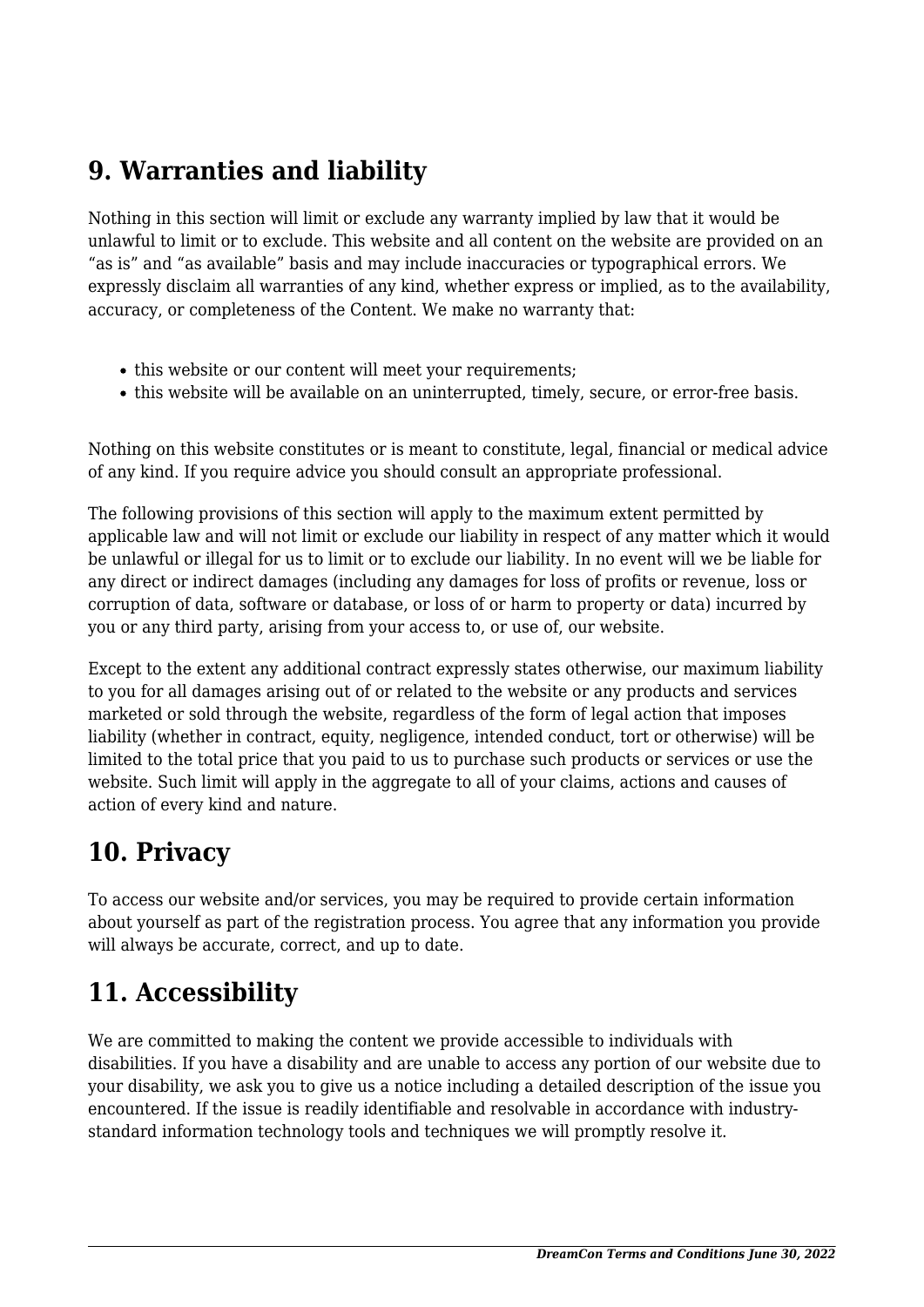## **12. Export restrictions / Legal compliance**

Access to the website from territories or countries where the Content or purchase of the products or Services sold on the website is illegal is prohibited. You may not use this website in violation of export laws and regulations of United States.

#### **13. Assignment**

You may not assign, transfer or sub-contract any of your rights and/or obligations under these Terms and conditions, in whole or in part, to any third party without our prior written consent. Any purported assignment in violation of this Section will be null and void.

## **14. Breaches of these Terms and conditions**

Without prejudice to our other rights under these Terms and Conditions, if you breach these Terms and Conditions in any way, we may take such action as we deem appropriate to deal with the breach, including temporarily or permanently suspending your access to the website, contacting your internet service provider to request that they block your access to the website, and/or commence legal action against you.

## **15. Force majeure**

Except for obligations to pay money hereunder, no delay, failure or omission by either party to carry out or observe any of its obligations hereunder will be deemed to be a breach of these Terms and conditions if and for as long as such delay, failure or omission arises from any cause beyond the reasonable control of that party.

# **16. Indemnification**

You agree to indemnify, defend and hold us harmless, from and against any and all claims, liabilities, damages, losses and expenses, relating to your violation of these Terms and conditions, and applicable laws, including intellectual property rights and privacy rights. You will promptly reimburse us for our damages, losses, costs and expenses relating to or arising out of such claims.

## **17. Waiver**

Failure to enforce any of the provisions set out in these Terms and Conditions and any Agreement, or failure to exercise any option to terminate, shall not be construed as waiver of such provisions and shall not affect the validity of these Terms and Conditions or of any Agreement or any part thereof, or the right thereafter to enforce each and every provision.